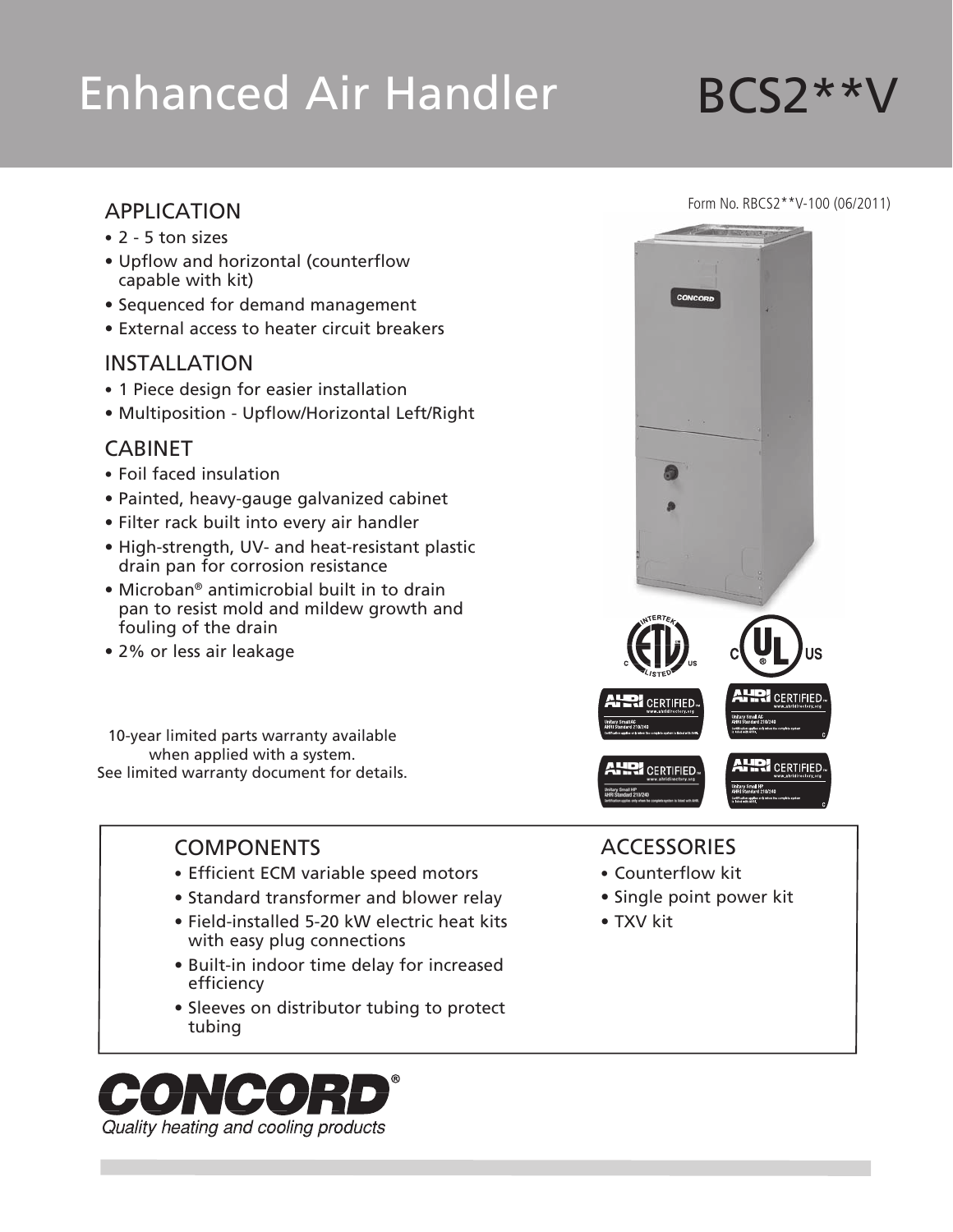# Model Number Guide



# Physical

| Model   | Volts/Hz/Phase | Max.<br>Elec. Heat |                        | <b>Filter Size</b> |                  | <b>Refrigerant Connection</b><br>(IDS) | <b>Florator</b><br>Piston Size | Weight |
|---------|----------------|--------------------|------------------------|--------------------|------------------|----------------------------------------|--------------------------------|--------|
|         |                | Available<br>(kW)  | Tranformer Size & Type | (in.)              | Suction<br>(in.) | Liquid<br>(in.)                        |                                | (lbs.) |
| BCS2M24 | 208-230/60/1   | 10                 | 40 VA, Class 2         | $16 \times 20$     | 3/4              | 3/8                                    | .057                           | 127    |
| BCS2M36 | 208-230/60/1   | 15                 | 40 VA, Class 2         | 18 x 20            | 7/8              | 3/8                                    | .070                           | 146    |
| BCS2M42 | 208-230/60/1   | 15                 | 40 VA, Class 2         | 18 x 25            | 7/8              | 3/8                                    | .076                           | 170    |
| BCS2M48 | 208-230/60/1   | 20                 | 40 VA, Class 2         | 18 x 25            | 7/8              | 3/8                                    | .082                           | 176    |
| BCS2M60 | 208-230/60/1   | 20                 | 40 VA, Class 2         | 18 x 25            | 7/8              | 3/8                                    | .090                           | 189    |

# Dimensions (in.)

| Air Handler | A      | B     | C      |                | <b>Supply Duct</b><br>Opening | <b>Return Duct</b><br>Opening |                |  |
|-------------|--------|-------|--------|----------------|-------------------------------|-------------------------------|----------------|--|
| <b>Size</b> | (in.)  | (in.) | (in.)  | Depth<br>(in.) | Width<br>(in.)                | Depth<br>(in.)                | Width<br>(in.) |  |
| BCS2M24     | 46 3/4 | 22    | 18 1/2 | 17             | 16 1/2                        | 20 1/4                        | 16             |  |
| BCS2M36     | 51     | 22    | 21 1/4 | 17             | 19 1/4                        | 20 1/4                        | 18 3/4         |  |
| BCS2M42-48  | 54     | 26    | 21 1/4 | 21             | 19 1/4                        | 24 1/4                        | 18 3/4         |  |
| BCS2M60     | 60     | 26    | 21 1/4 | 21             | 19 1/4                        | 24 1/4                        | 18 3/4         |  |

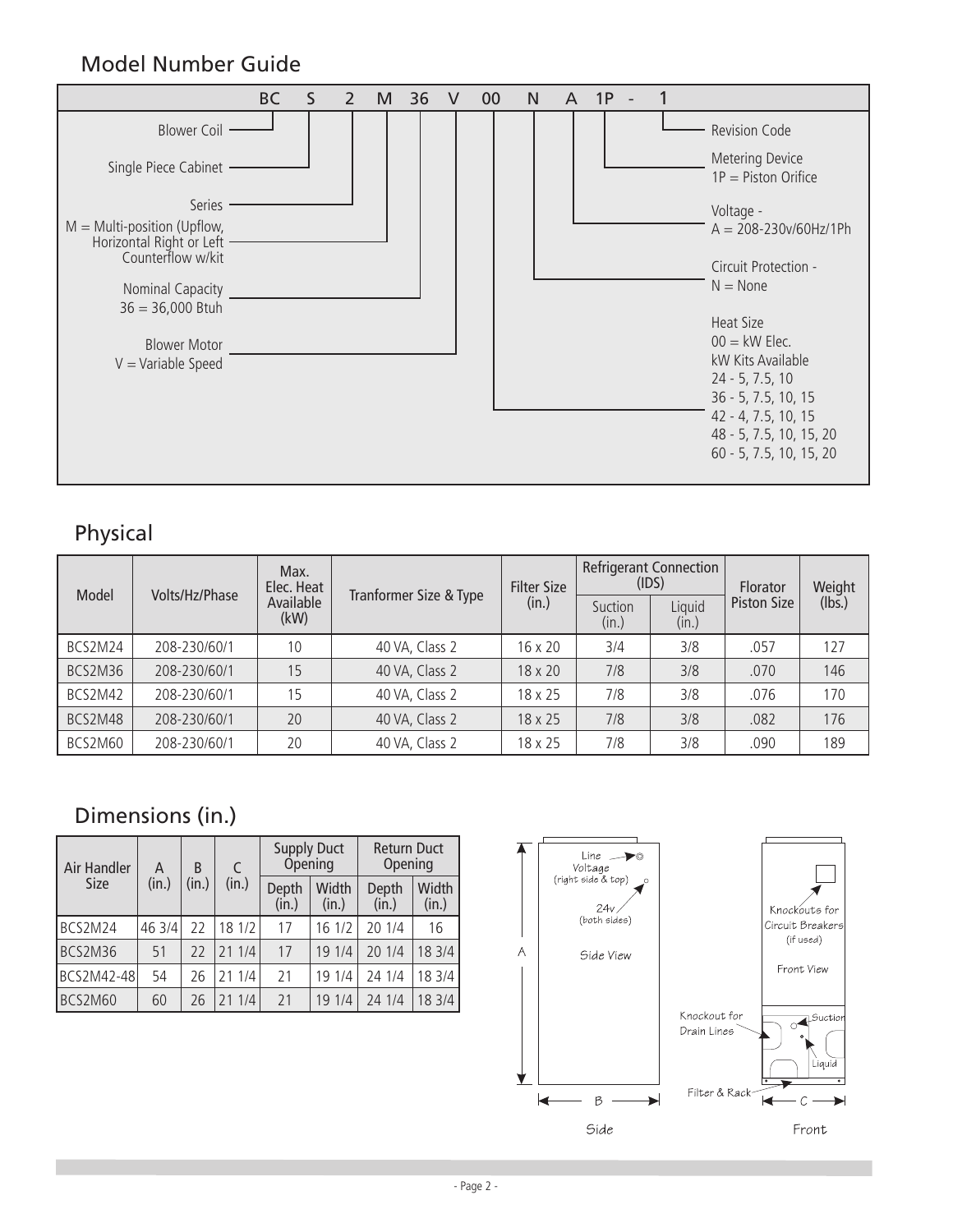# Electrical

| <b>Blower</b> |                     | Elec. Heating Cap. | <b>Blower</b> | (2) (3) Total Amps per Circuit |              |                          |                          |                | <b>Total Unit</b><br>Amps |                          | <b>Circuit Breaker</b> |      |                |                          |
|---------------|---------------------|--------------------|---------------|--------------------------------|--------------|--------------------------|--------------------------|----------------|---------------------------|--------------------------|------------------------|------|----------------|--------------------------|
| Size          | kW                  | <b>Btuh</b>        |               | Amps                           |              | 208v                     |                          |                | 240v                      |                          |                        |      | Amps per Stage |                          |
|               | $(1)$ 240 $v$       | $(1)$ 240 $v$      | 208v          | 240 <sub>v</sub>               | $\mathbf{1}$ | $\overline{2}$           | $\overline{3}$           | $\mathbf{1}$   | $\overline{2}$            | 3                        | 208                    | 240  | $\mathbf{1}$   | $\overline{2}$           |
| 24 (no heat)  | $\mathsf{O}\xspace$ | $\overline{0}$     | 2.0           | 2.0                            |              |                          |                          |                | $\overline{\phantom{a}}$  |                          | 2.0                    | 2.0  | 15             |                          |
| 24            | 5                   | 17,100             | 2.0           | 2.0                            | 20           | $\overline{a}$           | $\overline{\phantom{a}}$ | 22.8           | $\overline{\phantom{a}}$  | $\overline{a}$           | 20.0                   | 22.8 | 30             |                          |
| 24            | 7.5                 | 25,600             | 2.0           | 2.0                            | 29.1         | $\blacksquare$           | $\overline{\phantom{a}}$ | 33.3           | $\overline{\phantom{a}}$  | $\overline{a}$           | 29.1                   | 33.3 | 45             | $\overline{\phantom{a}}$ |
| 24            | 10                  | 34,100             | 2.0           | 2.0                            | 38.1         |                          |                          | 43.7           | $\overline{a}$            | $\overline{a}$           | 38.1                   | 43.7 | 60             |                          |
| 36 (no heat)  | $\overline{0}$      | $\overline{0}$     | 2.5           | 2.5                            |              | $\overline{a}$           | $\overline{a}$           |                | $\overline{a}$            |                          | 2.5                    | 2.5  | 15             |                          |
| 36            | 5                   | 17,100             | 2.5           | 2.5                            | 20.5         |                          | $\overline{\phantom{m}}$ | 23.3           | $\overline{a}$            |                          | 20.5                   | 23.3 | 30             |                          |
| 36            | 7.5                 | 25,600             | 2.5           | 2.5                            | 29.6         | $\overline{a}$           | $\overline{\phantom{m}}$ | 33.8           | $\overline{\phantom{a}}$  |                          | 29.6                   | 33.8 | 45             |                          |
| 36            | 10                  | 34,100             | 2.5           | 2.5                            | 38.6         |                          |                          | 44.2           | $\overline{a}$            | $\overline{a}$           | 38.6                   | 44.2 | 60             |                          |
| 36            | 15                  | 51,200             | 2.5           | 2.5                            | 38.6         | 18.1                     |                          | 44.2           | 20.8                      |                          | 56.7                   | 65.0 | 60             | 30                       |
| 42 (no heat)  | $\overline{0}$      | $\overline{0}$     | 2.8           | 2.8                            |              | $\overline{a}$           | $\overline{\phantom{a}}$ | $\overline{a}$ | $\overline{a}$            | $\overline{a}$           | 2.8                    | 2.8  | 15             | $\overline{a}$           |
| 42            | 5                   | 17,100             | 2.8           | 2.8                            | 20.9         | $\overline{a}$           | $\overline{\phantom{a}}$ | 23.6           | $\overline{\phantom{a}}$  |                          | 20.9                   | 23.6 | 35             |                          |
| 42            | 7.5                 | 25,600             | 2.8           | 2.8                            | 29.9         | $\overline{\phantom{0}}$ | $\overline{\phantom{a}}$ | 34.1           | $\overline{\phantom{a}}$  | $\overline{a}$           | 29.9                   | 34.1 | 45             |                          |
| 42            | 10                  | 34,100             | 2.8           | 2.8                            | 38.9         | $\overline{a}$           | $\overline{\phantom{a}}$ | 44.5           | $\overline{a}$            | $\overline{a}$           | 38.9                   | 44.5 | 60             | $\overline{a}$           |
| 42            | 15                  | 51,200             | 2.8           | 2.8                            | 38.9         | 18.1                     |                          | 44.5           | 20.8                      |                          | 57.0                   | 65.3 | 60             | 30                       |
| 48 (no heat)  | $\overline{0}$      | $\Omega$           | 3.0           | 3.0                            |              |                          |                          |                | $\overline{a}$            |                          | 3.0                    | 3.0  | 15             |                          |
| 48            | 5                   | 17,100             | 3.0           | 3.0                            | 21.1         |                          | $\overline{\phantom{0}}$ | 23.8           | $\overline{a}$            |                          | 21.1                   | 23.8 | 35             |                          |
| 48            | 7.5                 | 25,600             | 3.0           | 3.0                            | 30.1         | $\overline{a}$           | $\overline{\phantom{0}}$ | 34.3           | $\overline{\phantom{0}}$  | $\overline{a}$           | 30.1                   | 34.3 | 45             |                          |
| 48            | 10                  | 34,100             | 3.0           | 3.0                            | 39.1         |                          |                          | 44.7           | $\overline{a}$            |                          | 39.1                   | 44.7 | 60             |                          |
| 48            | 15                  | 51,200             | 3.0           | 3.0                            | 39.1         | 18.1                     |                          | 44.7           | 20.8                      |                          | 57.2                   | 65.5 | 60             | 30                       |
| 60 (no heat)  | $\mathsf{O}\xspace$ | $\overline{0}$     | 3.8           | 3.8                            |              | $\overline{a}$           | $\frac{1}{2}$            | $\overline{a}$ | $\overline{\phantom{0}}$  | $\overline{a}$           | 3.8                    | 3.8  | 15             | $\overline{a}$           |
| 60            | 5                   | 17,100             | 3.8           | 3.8                            | 21.9         | $\bar{\phantom{a}}$      | $\overline{\phantom{a}}$ | 24.6           | $\overline{\phantom{a}}$  | $\overline{a}$           | 21.9                   | 24.6 | 35             | $\overline{a}$           |
| 60            | 7.5                 | 25,600             | 3.8           | 3.8                            | 30.9         | $\overline{\phantom{a}}$ | $\overline{\phantom{a}}$ | 35.1           | $\bar{\phantom{a}}$       | $\overline{a}$           | 30.9                   | 35.1 | 45             |                          |
| 60            | 10                  | 34,100             | 3.8           | 3.8                            | 39.9         | $\overline{a}$           | $\overline{\phantom{a}}$ | 45.5           | $\overline{\phantom{a}}$  | $\overline{\phantom{a}}$ | 39.9                   | 45.5 | 60             |                          |
| 60            | 15                  | 51,200             | 3.8           | 3.8                            | 39.9         | 18.1                     |                          | 45.5           | 20.8                      |                          | 58.0                   | 66.3 | 60             | 30                       |
| 60            | 20                  | 68,300             | 3.8           | 3.8                            | 39.9         | 36.1                     |                          | 45.5           | 41.7                      |                          | 76.0                   | 87.2 | 60             | 60                       |

(1) For 208 volt use .751 correction factor for kW and Btuh

(2) 15 and 20 kW (2 stage models) require 2 supply circuits

(3) Circuit #1 includes blower motor amps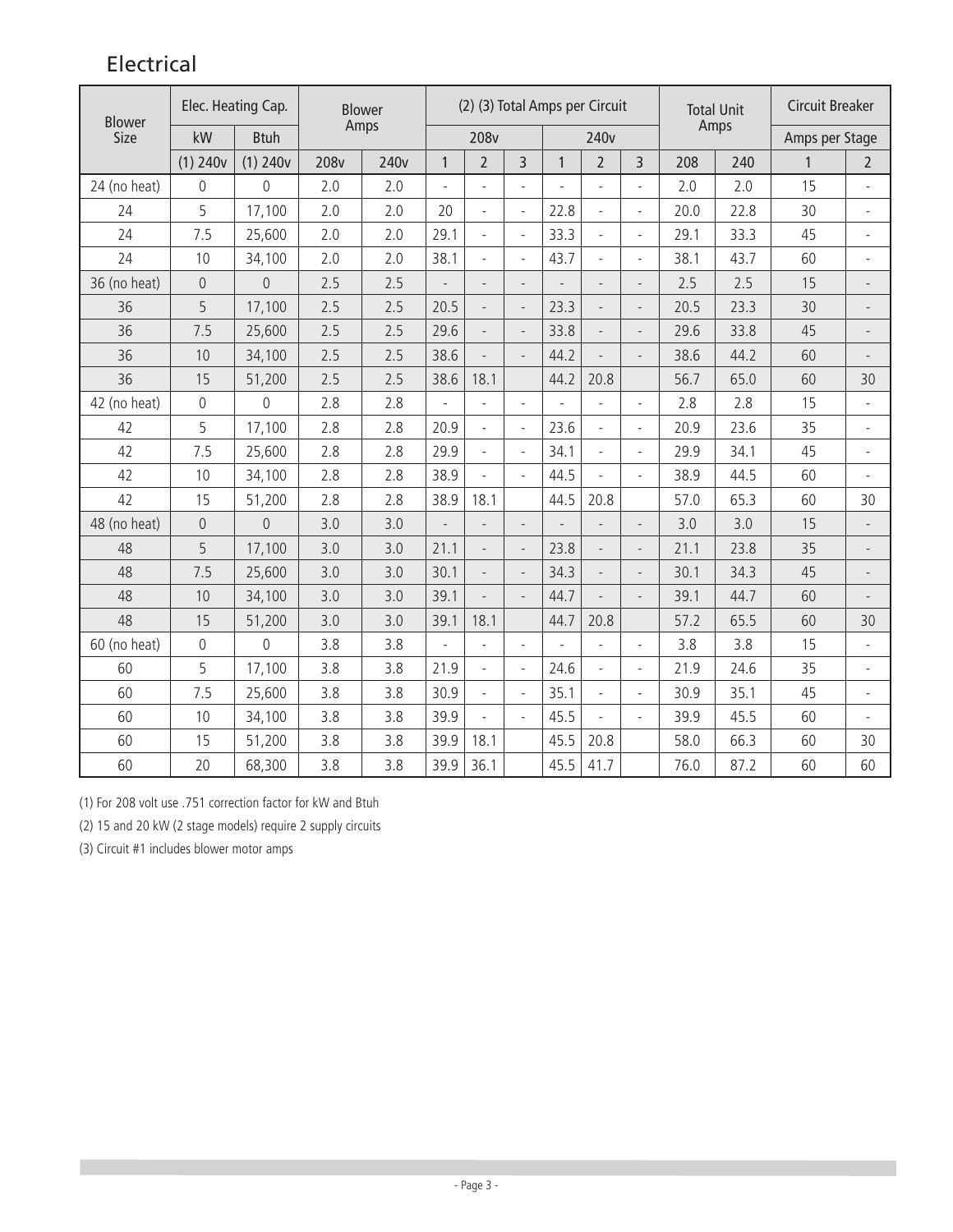| Air Handler |       |         | CFM @ ESP - in. W.C. |      |      |      |      |      |      |      |  |
|-------------|-------|---------|----------------------|------|------|------|------|------|------|------|--|
| Size        |       |         | 0.1                  | 0.2  | 0.3  | 0.4  | 0.5  | 0.6  | 0.7  | 0.8  |  |
|             |       | Tap A   | 540                  | 550  | 550  | 550  | 560  | 560  | 570  | 560  |  |
|             | Y1    | Tap B   | 470                  | 490  | 490  | 500  | 500  | 500  | 490  | 490  |  |
|             |       | Tap C   | 420                  | 420  | 410  | 430  | 430  | 430  | 430  | 410  |  |
|             |       | Tap D   | 270                  | 270  | 300  | 280  | 270  | 250  | 240  | 240  |  |
|             |       | Tap A   | 770                  | 790  | 790  | 790  | 800  | 800  | 810  | 800  |  |
|             |       | Tap B   | 670                  | 700  | 700  | 710  | 710  | 710  | 700  | 700  |  |
| 24          | Y1/Y2 | Tap C   | 600                  | 600  | 590  | 610  | 610  | 610  | 610  | 590  |  |
|             |       | Tap D   | 390                  | 390  | 420  | 400  | 380  | 360  | 340  | 340  |  |
|             |       | Tap A   | 390                  | 400  | 400  | 400  | 400  | 400  | 410  | 400  |  |
|             |       | Tap $B$ | 340                  | 350  | 350  | 360  | 360  | 360  | 350  | 350  |  |
|             | G     | Tap C   | 300                  | 300  | 300  | 310  | 310  | 310  | 310  | 300  |  |
|             |       | Tap D   | 200                  | 200  | 210  | 200  | 190  | 180  | 170  | 170  |  |
|             |       | Tap A   | 820                  | 830  | 850  | 850  | 870  | 870  | 870  | 670  |  |
|             |       | Tap $B$ | 700                  | 700  | 700  | 690  | 700  | 710  | 710  | 700  |  |
|             | Y1    | Tap C   | 570                  | 560  | 560  | 560  | 550  | 550  | 540  | 520  |  |
|             |       | Tap D   | 440                  | 420  | 390  | 390  | 370  | 360  | 360  | 340  |  |
|             | Y1/Y2 | Tap A   | 1170                 | 1180 | 1210 | 1210 | 1240 | 1240 | 1240 | 1240 |  |
|             |       | Tap $B$ | 1000                 | 1000 | 1000 | 990  | 1000 | 1010 | 1010 | 1000 |  |
| 36          |       | Tap C   | 810                  | 800  | 800  | 800  | 790  | 780  | 770  | 740  |  |
|             |       | Tap D   | 630                  | 600  | 560  | 550  | 530  | 520  | 510  | 480  |  |
|             |       | Tap A   | 590                  | 590  | 610  | 610  | 620  | 620  | 620  | 620  |  |
|             |       | Tap $B$ | 500                  | 500  | 500  | 500  | 500  | 510  | 510  | 500  |  |
|             | G     | Tap C   | 410                  | 400  | 400  | 400  | 400  | 390  | 390  | 370  |  |
|             |       | Tap D   | 320                  | 300  | 280  | 280  | 270  | 260  | 260  | 240  |  |
|             |       | Tap A   | 920                  | 970  | 970  | 970  | 980  | 990  | 990  | 1000 |  |
|             |       | Tap B   | 830                  | 830  | 840  | 850  | 850  | 850  | 850  | 850  |  |
|             | Y1    | Tap C   | 690                  | 700  | 700  | 700  | 710  | 710  | 720  | 710  |  |
|             |       | Tap D   | 570                  | 570  | 570  | 580  | 580  | 590  | 570  | 550  |  |
|             |       | Tap A   | 1320                 | 1380 | 1380 | 1390 | 1400 | 1410 | 1410 | 1430 |  |
|             |       | Tap B   | 1180                 | 1180 | 1200 | 1210 | 1220 | 1220 | 1220 | 1220 |  |
| 42          | Y1/Y2 | Tap C   | 990                  | 1000 | 1000 | 1000 | 1020 | 1020 | 1030 | 1020 |  |
|             |       | Tap D   | 810                  | 810  | 810  | 830  | 830  | 840  | 820  | 790  |  |
|             |       | Tap A   | 860                  | 690  | 690  | 700  | 700  | 710  | 710  | 720  |  |
|             |       | Tap B   | 590                  | 590  | 600  | 610  | 610  | 610  | 610  | 610  |  |
|             | G     | Tap C   | 500                  | 500  | 500  | 500  | 510  | 510  | 520  | 510  |  |
|             |       | Tap D   | 410                  | 410  | 410  | 420  | 420  | 420  | 410  | 400  |  |

# Blower

NOTES

All above data given while air handler is operating with dry coil.

Humidistat will reduce cooling airflow by 10% in high humidity.

Adjust tap (+) will increase airflow by 10%, while (-) will decrease by 12%.

Adjust tap test will cause motor to run at 70% of full airflow. Use this for troubleshooting only.

At the start of a call for cooling/heating, there is a short run at 82% of airflow for 7.5 minutes.

At the end of a call for cooling/heating, there is a blower delay of 1 minute.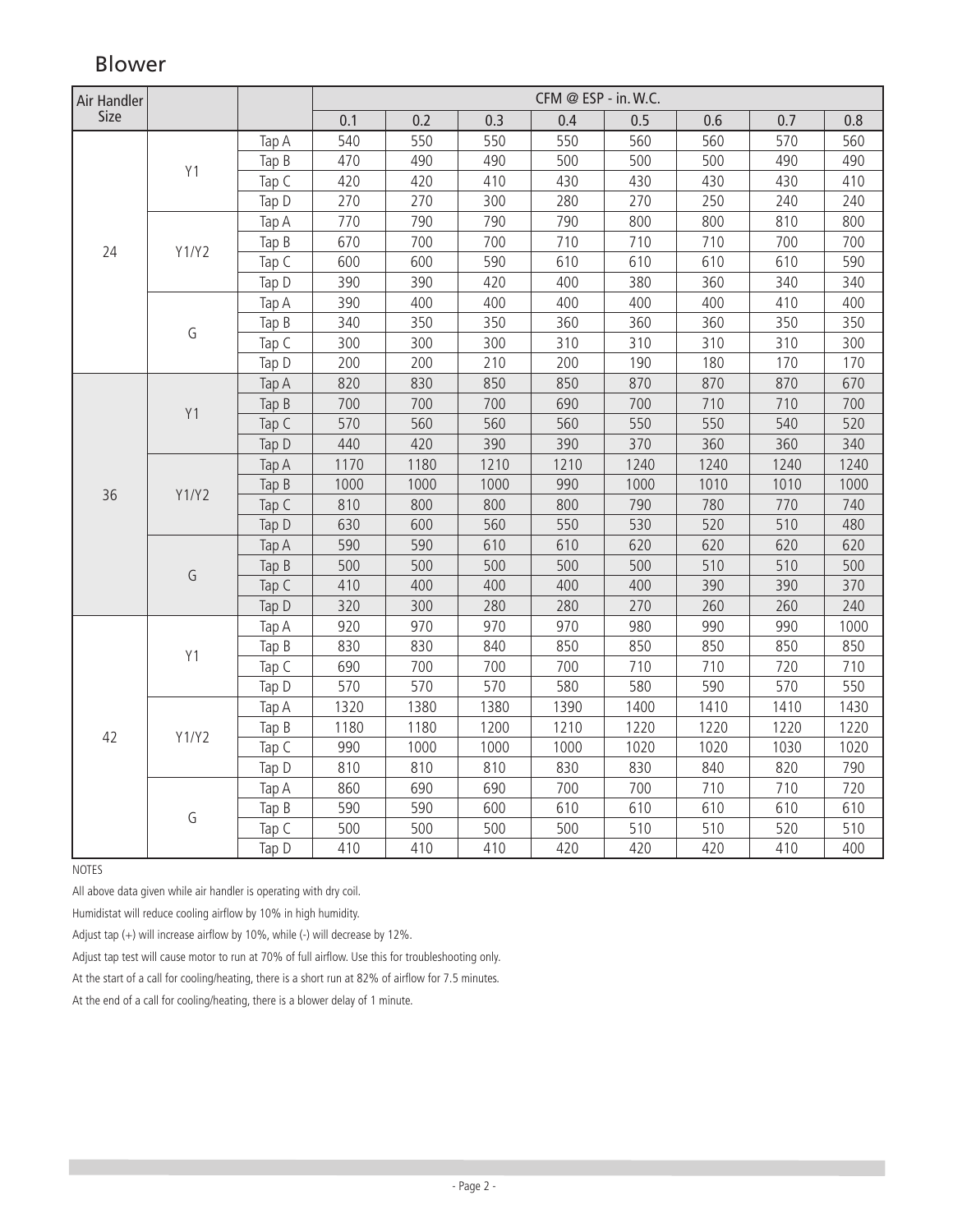# Blower

| Air Handler |       |         | $CFM @ ESP - in.W.C.$ |      |      |      |      |      |      |      |  |
|-------------|-------|---------|-----------------------|------|------|------|------|------|------|------|--|
| Size        |       |         | 0.1                   | 0.2  | 0.3  | 0.4  | 0.5  | 0.6  | 0.7  | 0.8  |  |
|             |       | Tap A   | 1120                  | 1120 | 1130 | 1140 | 1130 | 1130 | 1130 | 1140 |  |
|             | Y1    | Tap $B$ | 960                   | 970  | 970  | 980  | 990  | 990  | 990  | 1000 |  |
|             |       | Tap C   | 830                   | 830  | 830  | 830  | 840  | 850  | 850  | 830  |  |
|             |       | Tap D   | 690                   | 700  | 710  | 710  | 710  | 710  | 710  | 690  |  |
|             |       | Tap A   | 1600                  | 1600 | 1610 | 1630 | 1620 | 1620 | 1620 | 1630 |  |
| 48          | Y1/Y2 | Tap B   | 1370                  | 1380 | 1390 | 1400 | 1420 | 1420 | 1410 | 1430 |  |
|             |       | Tap C   | 1190                  | 1190 | 1190 | 1190 | 1200 | 1210 | 1210 | 1190 |  |
|             |       | Tap D   | 990                   | 1000 | 1020 | 1010 | 1010 | 1020 | 1010 | 990  |  |
|             |       | Tap A   | 800                   | 800  | 810  | 820  | 810  | 810  | 810  | 820  |  |
|             | G     | Tap B   | 690                   | 690  | 700  | 700  | 710  | 710  | 710  | 720  |  |
|             |       | Tap C   | 600                   | 600  | 600  | 600  | 600  | 610  | 610  | 600  |  |
|             |       | Tap D   | 500                   | 500  | 510  | 510  | 510  | 510  | 510  | 500  |  |
|             |       | Tap A   | 1250                  | 1270 | 1270 | 1300 | 1290 | 1290 | 1290 | 1280 |  |
|             | Y1    | Tap B   | 1120                  | 1120 | 1130 | 1130 | 1140 | 1130 | 1130 | 1130 |  |
|             |       | Tap C   | 990                   | 990  | 990  | 980  | 980  | 970  | 960  | 970  |  |
|             |       | Tap D   | 840                   | 850  | 850  | 850  | 840  | 850  | 830  | 820  |  |
|             |       | Tap A   | 1780                  | 1810 | 1820 | 1850 | 1840 | 1840 | 1840 | 1830 |  |
| 60          | Y1/Y2 | Tap B   | 1600                  | 1600 | 1610 | 1610 | 1630 | 1620 | 1610 | 1610 |  |
|             |       | Tap C   | 1410                  | 1420 | 1410 | 1400 | 1400 | 1390 | 1380 | 1380 |  |
|             |       | Tap D   | 1200                  | 1220 | 1220 | 1210 | 1200 | 1210 | 1190 | 1170 |  |
|             |       | Tap A   | 890                   | 910  | 910  | 930  | 920  | 920  | 920  | 920  |  |
|             | G     | Tap B   | 800                   | 800  | 810  | 810  | 820  | 810  | 810  | 810  |  |
|             |       | Tap C   | 710                   | 710  | 710  | 700  | 700  | 700  | 690  | 690  |  |
|             |       | Tap D   | 600                   | 610  | 610  | 610  | 600  | 610  | 600  | 590  |  |

**NOTES** 

All above data given while air handler is operating with dry coil.

Humidistat will reduce cooling airflow by 10% in high humidity.

Adjust tap (+) will increase airflow by 10%, while (-) will decrease by 12%.

Adjust tap test will cause motor to run at 70% of full airflow. Use this for troubleshooting only.

At the start of a call for cooling/heating, there is a short run at 82% of airflow for 7.5 minutes.

At the end of a call for cooling/heating, there is a blower delay of 1 minute.

#### Accessories

| Kit Number | Description            | Used with             |
|------------|------------------------|-----------------------|
| 12W61      | Counterflow Kit        | All BCS's             |
| LB62009C   | Single Point Power Kit | All BCS's             |
| A2TXV01    | R22 TXV Kit            | 2 to 3 ton AC units   |
| A2TXV02    | R22 TXV Kit            | 3.5 to 5 ton AC units |
| A4TXV01    | R410a TXV Kit          | 2 to 3 ton AC units   |
| A4TXV02    | R410a TXV Kit          | 3.5 to 5 ton AC units |
| H2TXV01    | R22 TXV Kit            | 2 to 3 ton HP units   |
| H2TXV02    | R22 TXV Kit            | 3.5 to 5 ton HP units |
| H4TXV01    | R410a TXV Kit          | 2 to 3 ton HP units   |
| H4TXV02    | R410a TXV Kit          | 3.5 to 5 ton HP units |